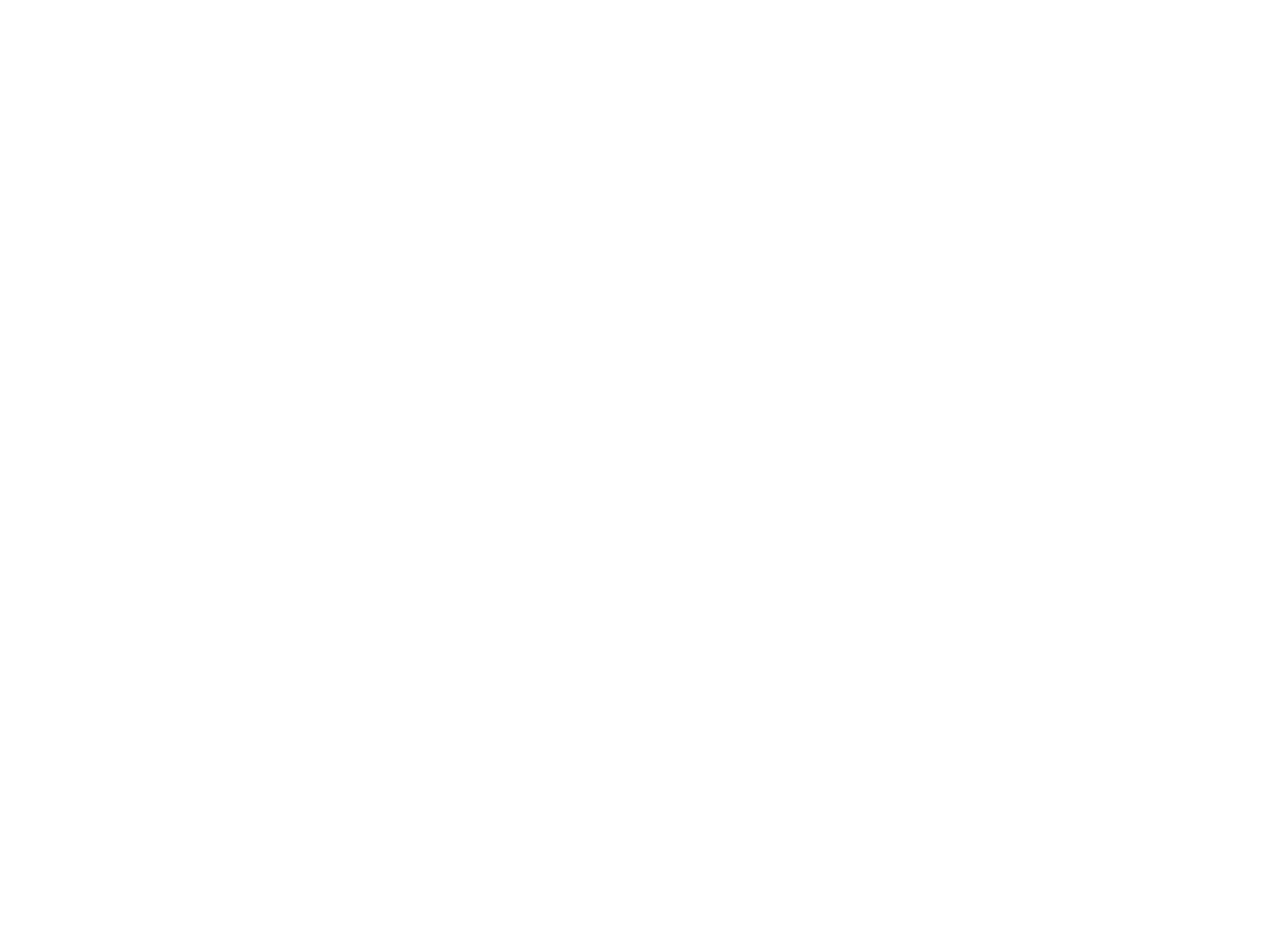## **Use of Grant Funds for Safety Plan Development and Implementation**

- No additional funding provided to grantees for compliance with the PTASP Final  $\bullet$ Rule
- Federal funds may be used to develop and implement a safety plan:  $\bullet$

|            | 5303 | $\pm$      | $53$ $\tilde{D}$ |
|------------|------|------------|------------------|
| $\ddagger$ | 5304 | $\ddagger$ | 5337             |
| $\pm$      | 5307 | $\pm$      | 5339             |
|            |      |            |                  |

SSOA funds may not be used for any bus activities, only to be used for rail  $\bullet$ activities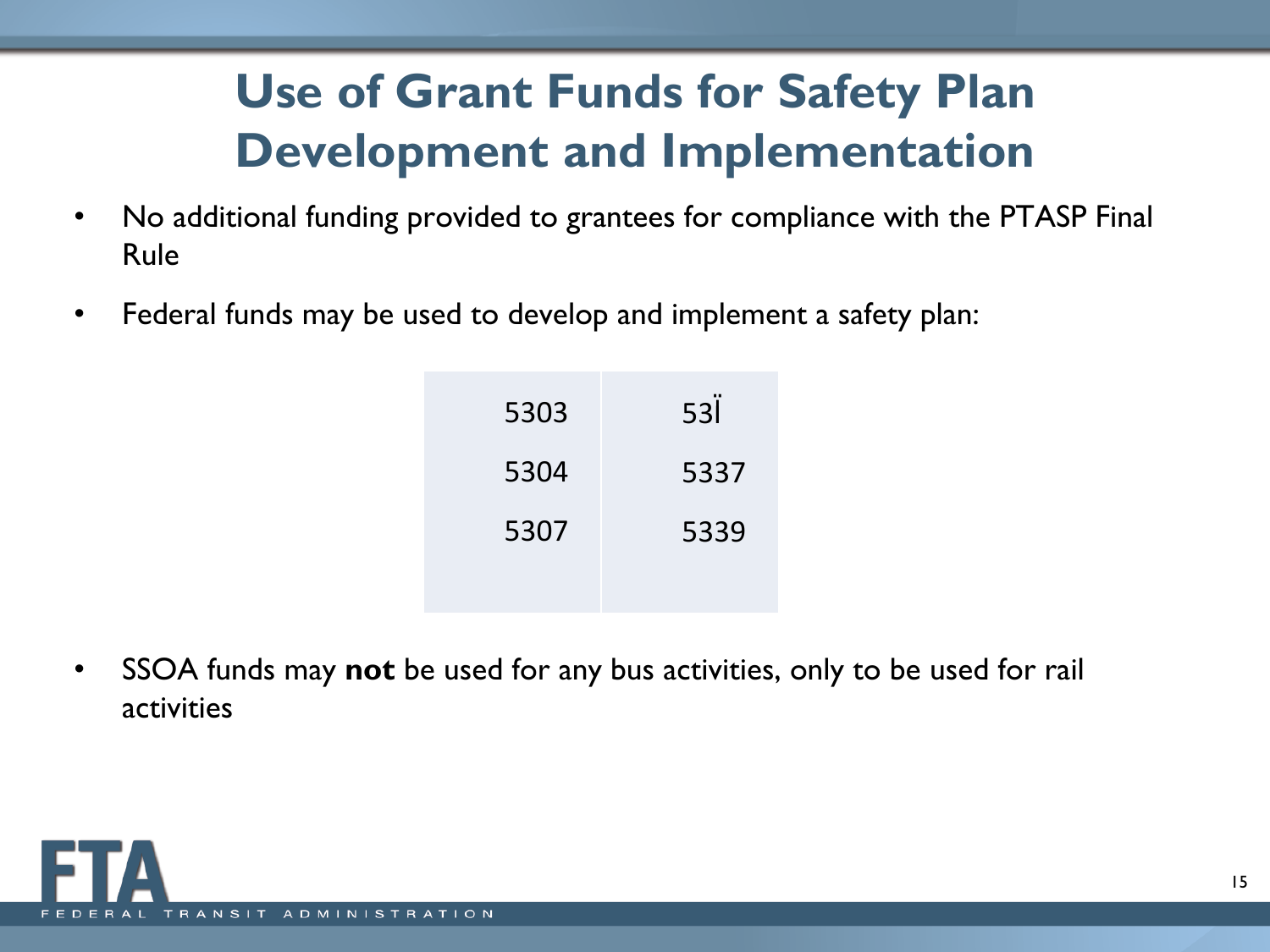### **Safety Plan Approval**

- Safety plan must be signed by agency's Accountable Executive.
- Safety plan must be approved by agency's Board of Directors or an equivalent authority (such as a mayor, county executive, or grant manager).
- A State Safety Oversight Agency must review and approve the safety plan for a rail transit agency for which it has responsibility.
	- **For multimodal agencies that choose to draft one plan for the entire agency, SSOAs are only required to review the rail portions of the plan**

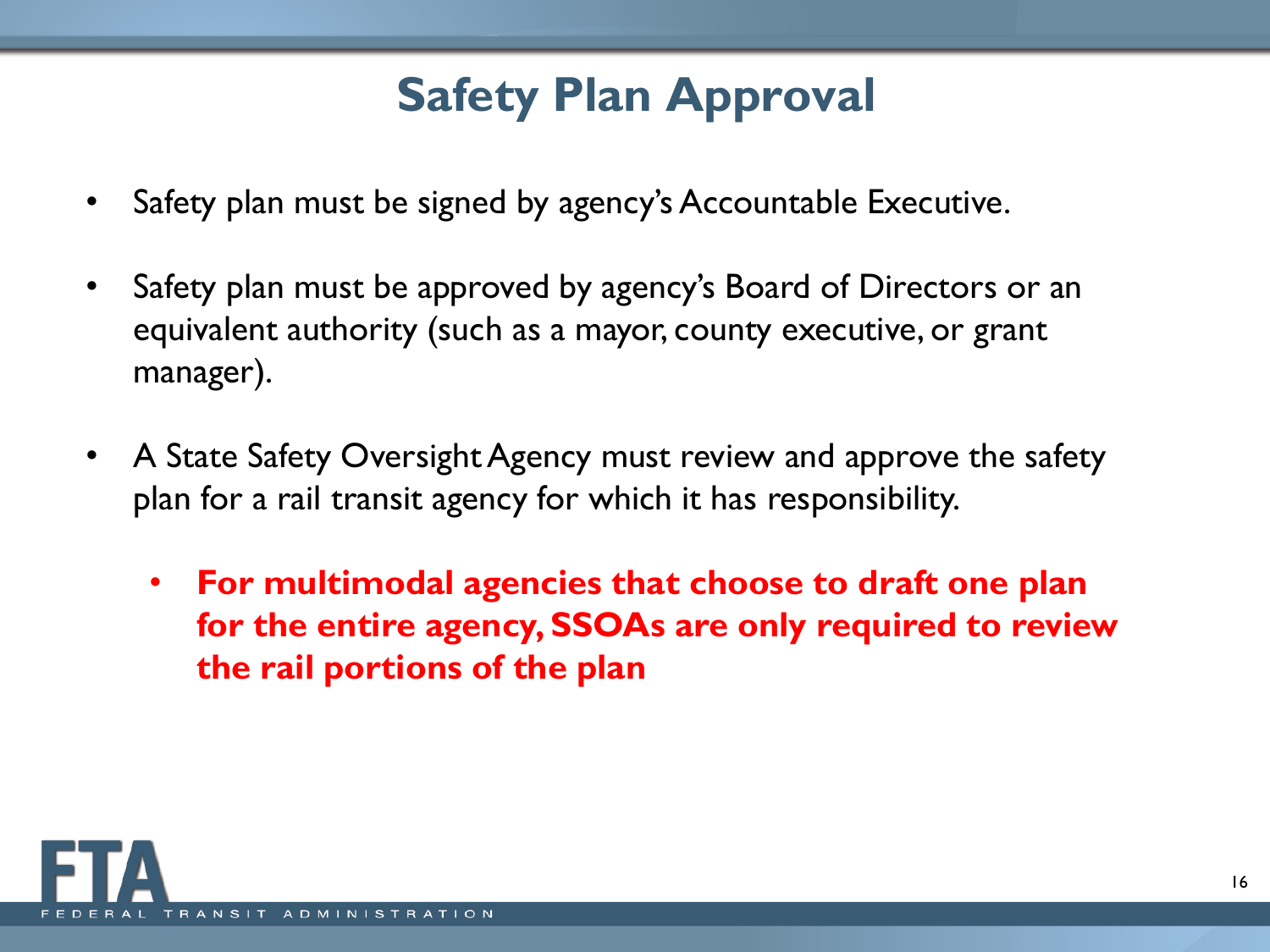## **Safety Plan Certification**

- Transit agencies, and States that draft plans on behalf of small operators, must initially self-certify through FTA's Certifications and Assurances process that they have established a Safety Plan by one year after the effective date of the rule.
- Annually, transit agencies and States self-certify that they are meeting the requirements of the rule.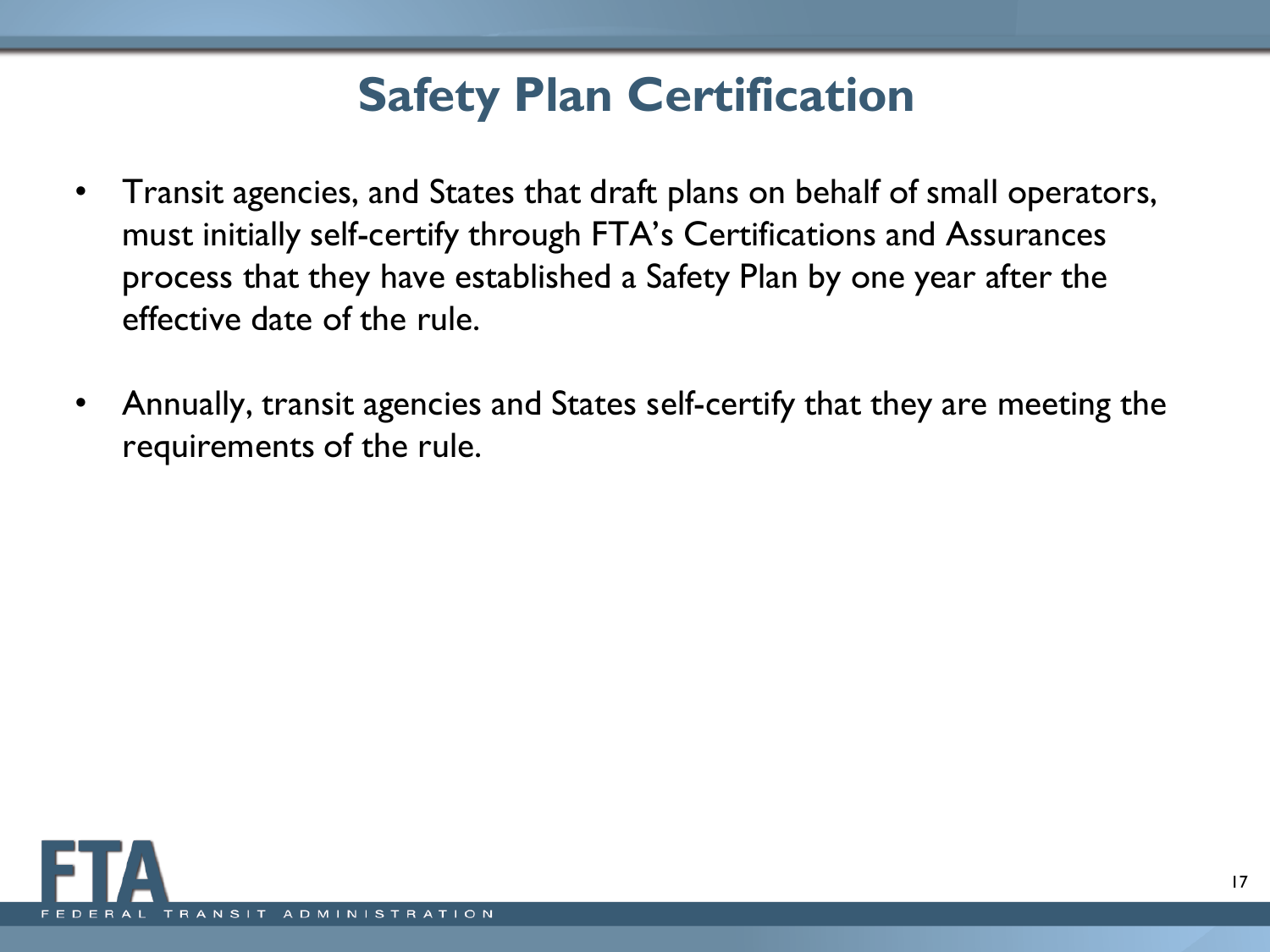## **Record Keeping**

Transit agencies must keep records related to their safety plan for three years.

- Documents related to the implementation of its Safety Management System (SMS) and results from SMS processes and activities.
- Documents, in whole or by reference, that describe the programs, policies, and procedures for carrying out the Public Transportation Agency Safety Plan (PTASP).

Documents must be made available upon request by FTA, other Federal entity, or a SSOA.

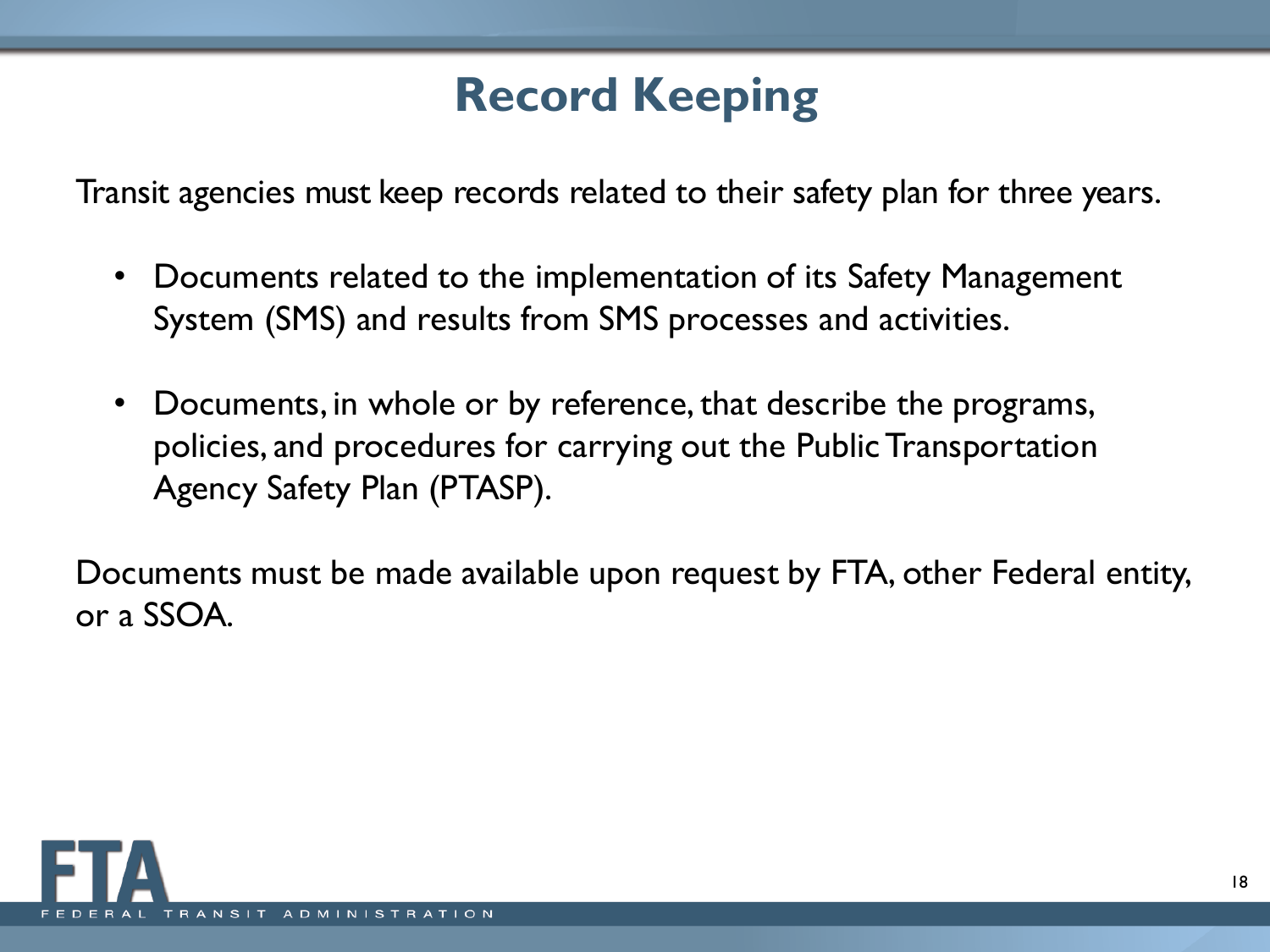### **PTASP Rule Oversight Framework**

### FTA Role

- **Guidance**
- Technical assistance
- Triennial reviews

### **Transit Agency Role**

- Develop and implement PTASP
- Annual self-certification

### SSO Agency Role

- Review and approve PTASP
- Oversees RTA compliance

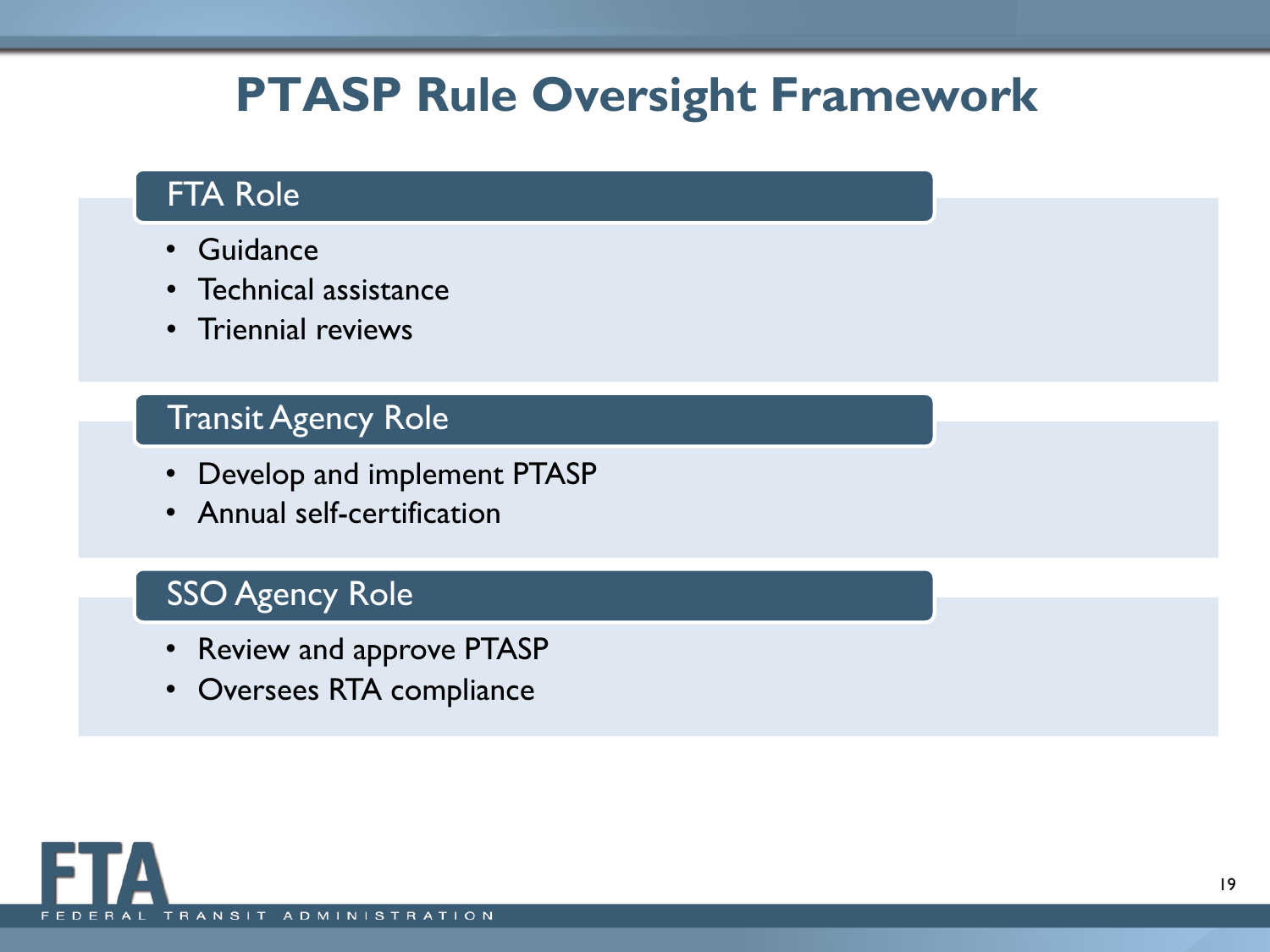# **Performance Management Framework and the Planning Process**

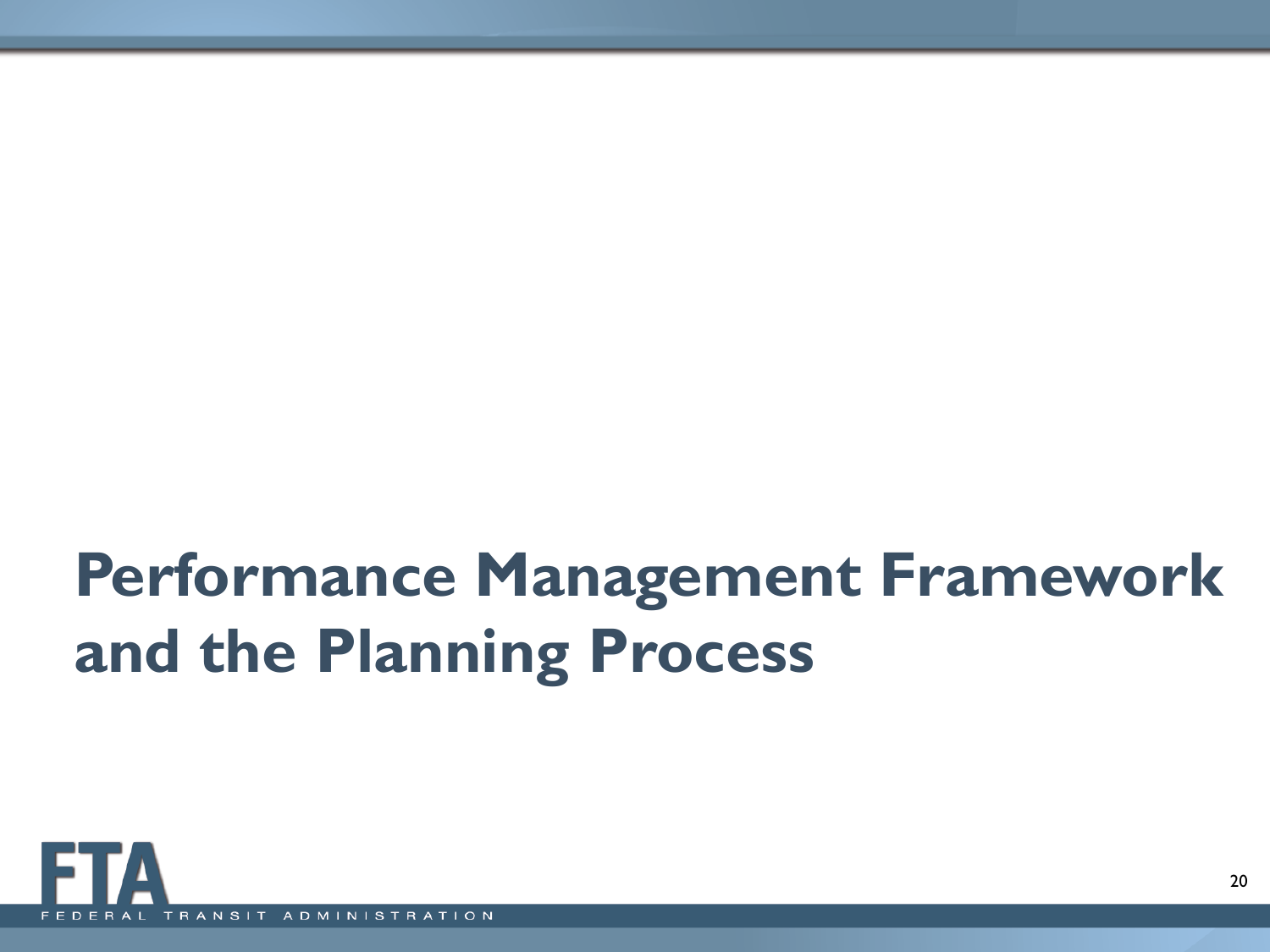## **FTA's Safety Performance Measures (by Mode)\***

| <b>Injuries</b>           | • Total amount and rate per total vehicle<br>revenue miles. |
|---------------------------|-------------------------------------------------------------|
| <b>Fatalities</b>         | • Total amount and rate per total vehicle<br>revenue miles. |
| <b>Safety Events</b>      | • Total amount and rate per total vehicle<br>revenue miles. |
| <b>System Reliability</b> | • Mean distance between major mechanical<br>failures.       |

*\*Established in FTA's National Public Transportation Safety Plan*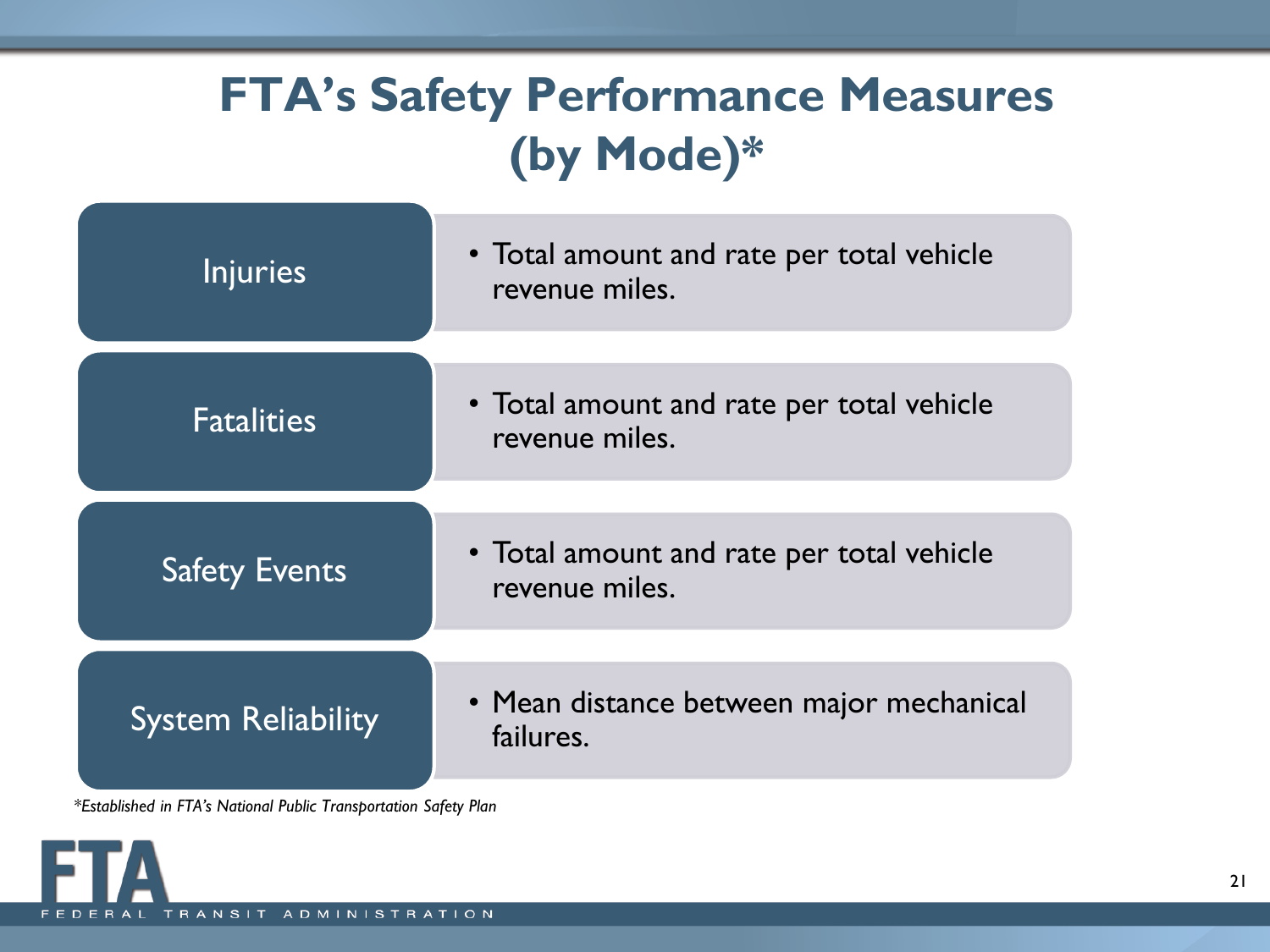### **MAP-21 Performance Management Framework**

### **FTA**

- **Transit Asset Management**
- National Public Transportation
- Safety Plan Public Transportation Agency Safety Plan

#### FHWA

- **Safety Performance**
- Pavement and Bridge **Condition**
- System Performance & CMAQ
- Highway Safety Improvement Program
- Highway Asset Management Plan

#### Statewide and Metropolitan Planning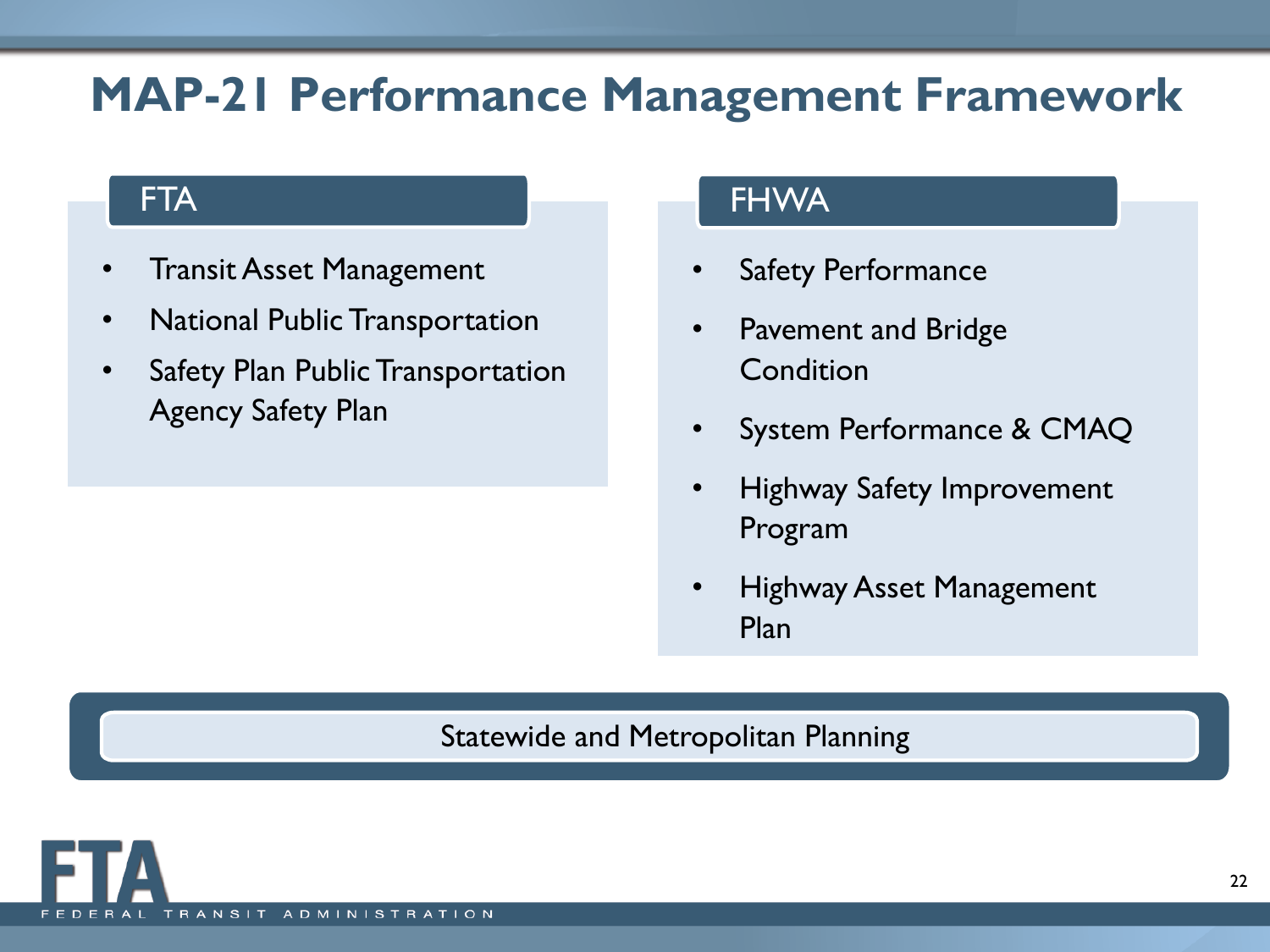## **Coordination with the Planning Process**

- Transit agencies are required to make their safety performance targets available to States and Metropolitan Planning Organizations (MPO).
- This will assist with the selection of safety performance targets at the State and MPO levels.
- The safety performance targets will help States and MPOs develop their investment priorities for upcoming transit projects within their jurisdictions for at least the following four years.
- The FTA/FHWA Joint Rule on Planning (23 C.F.R. Part 450) provides more information on planning and coordination requirements.

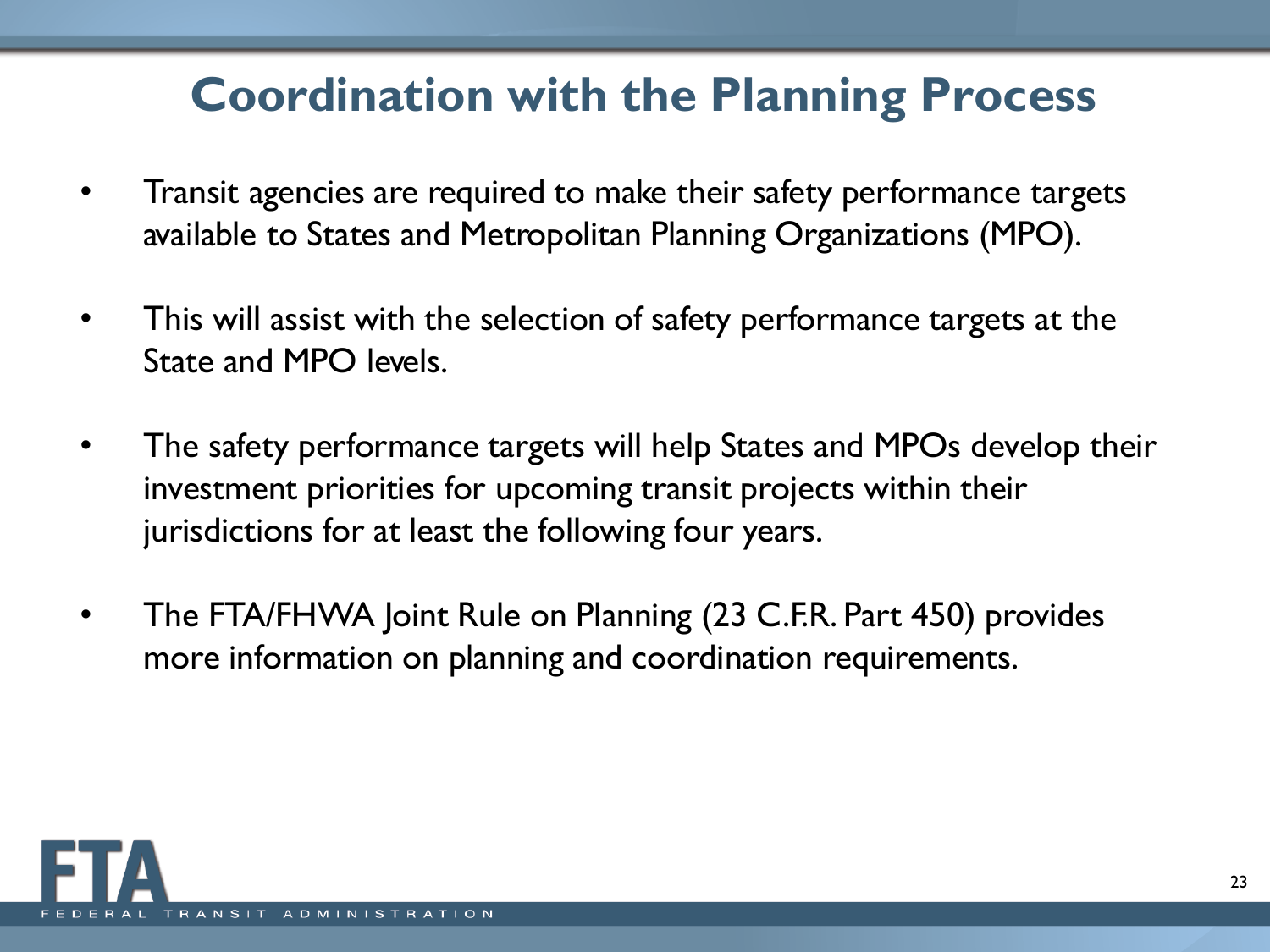### **Linking Safety, Transit Asset Management, and Project Planning**

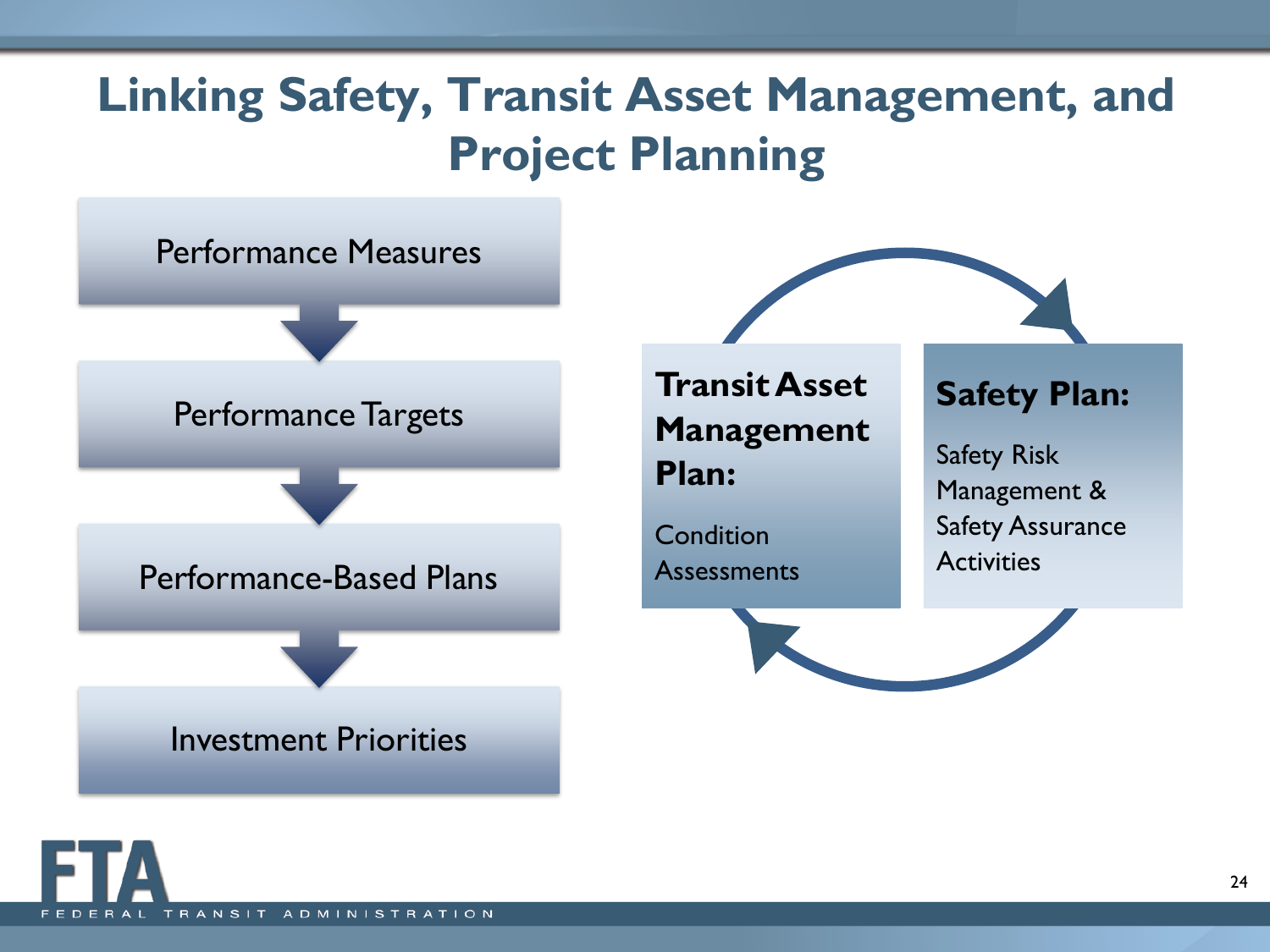# **Safety Management Systems (SMS)**

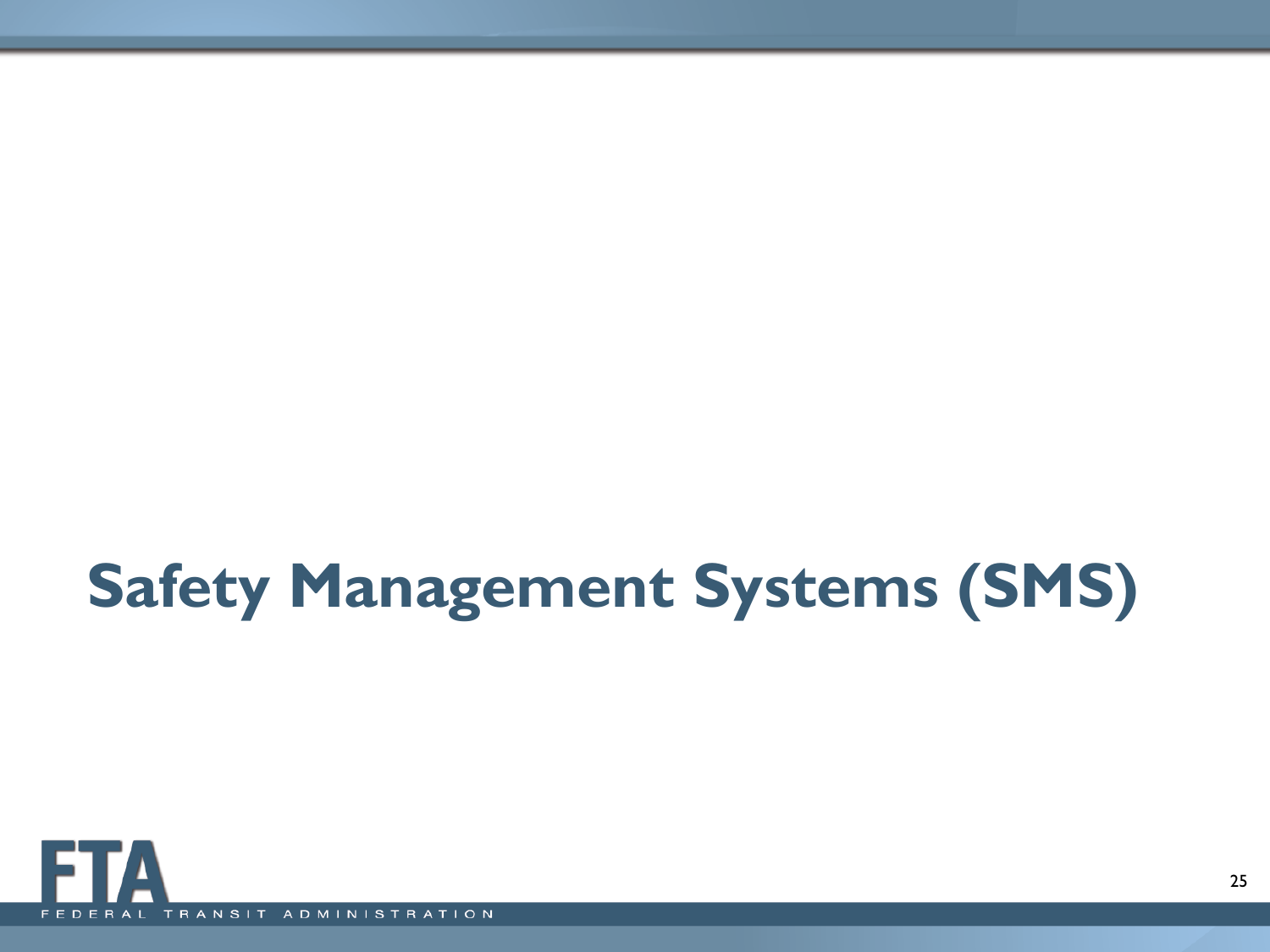### **Safety Management System (SMS)**

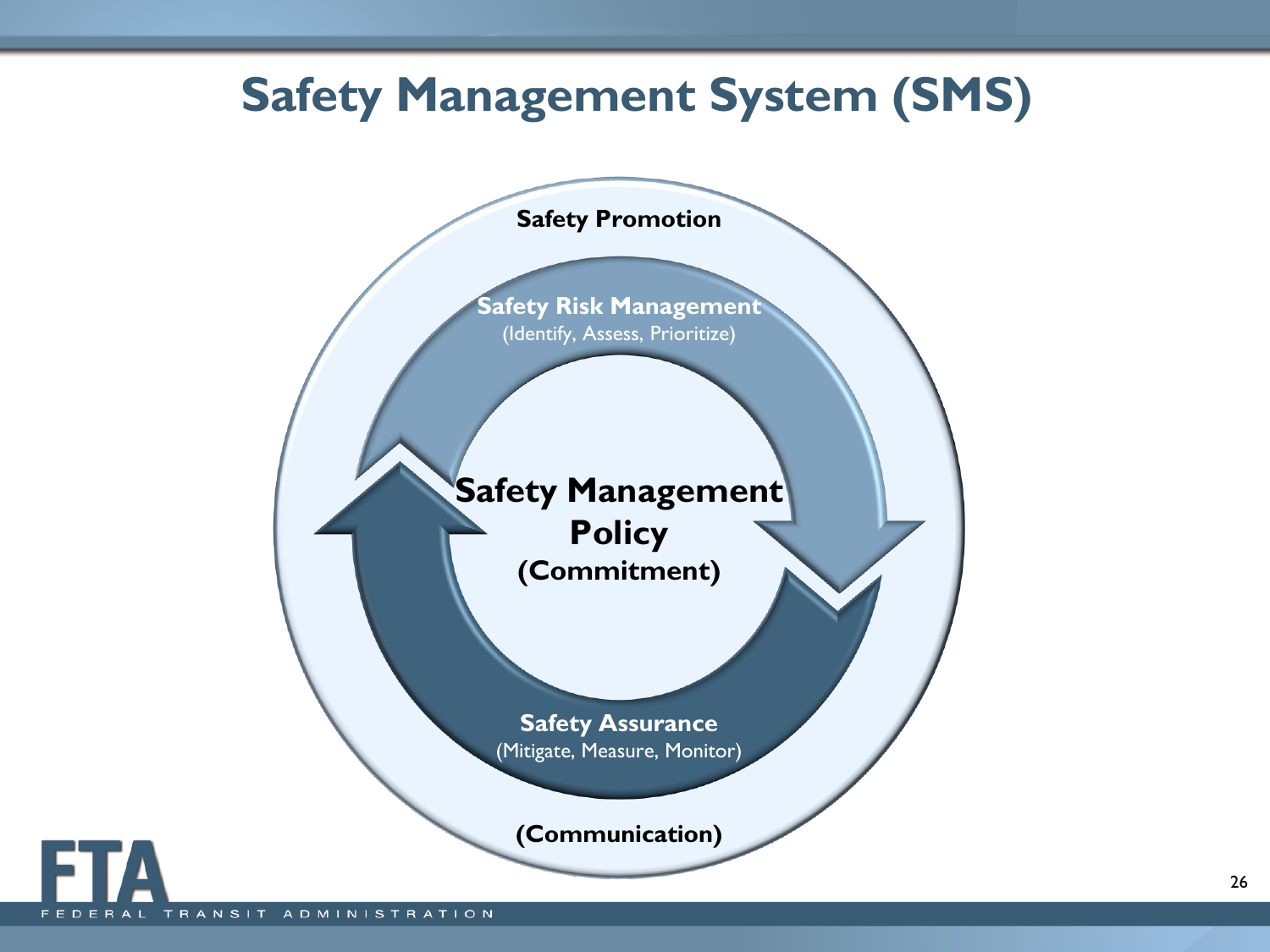### **Safety Management Policy**

Safety objectives for the agency

A employee reporting program

**Organizational** accountabilities and safety responsibilities for: 1.Accountable Executive

2.Chief Safety Officer

3.Agency Leadership

4.Key Staff Responsible for Safety

 $N$   $S$   $I$ 

ADMINISTRATI

Establish A

**Written** 

Statement of

Safety Policy, **Communicated** 

Throughout the

Agency, that Includes: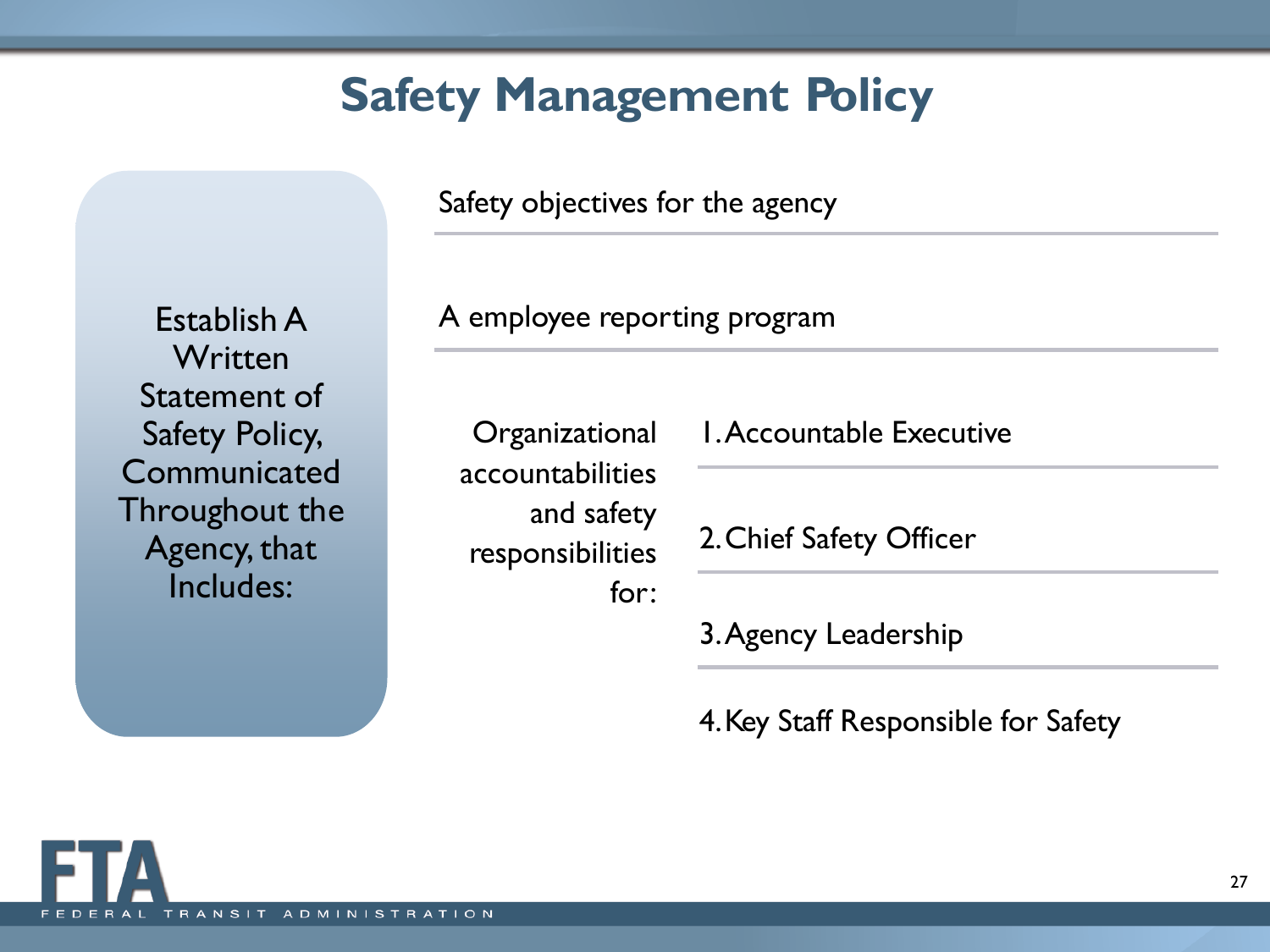### **Safety Risk Management**

**Identify** safety hazards.

**Assess** the safety risks associated with the identified safety hazards.

Establish A Process For:

**Prioritize** safety hazards based on the level of risk.

**Implement** safety risk mitigations.

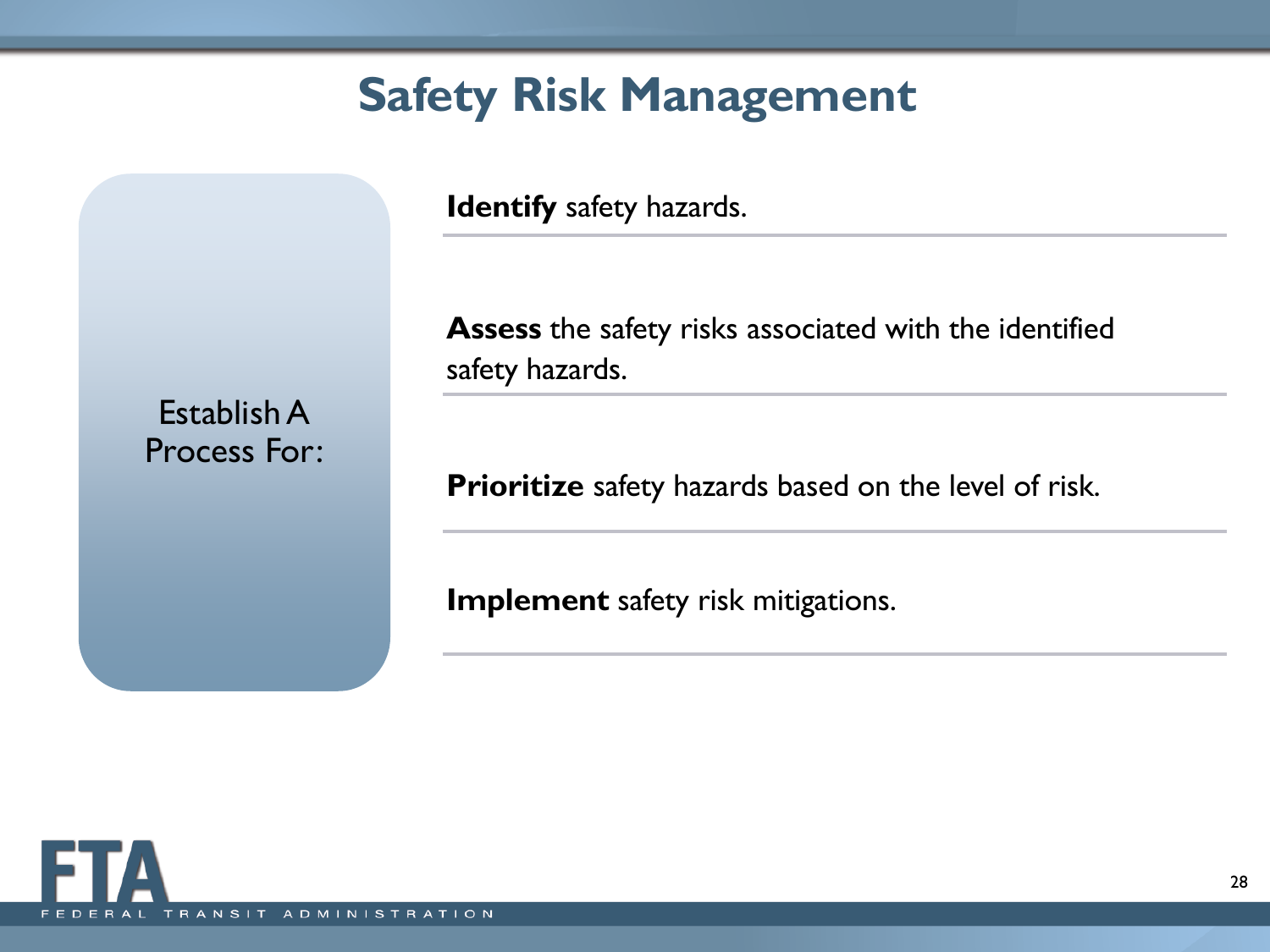### **Safety Assurance (All Transit Agencies)**

Safety **Performance** Monitoring and Measurement

Monitor compliance with/sufficiency of operations and maintenance procedures.

Identify mitigation(s) that may be ineffective, inappropriate, or not implemented as intended.

Conduct investigations of safety events to identify causal factors.

Monitor safety-related information.

**Establish Activities** For: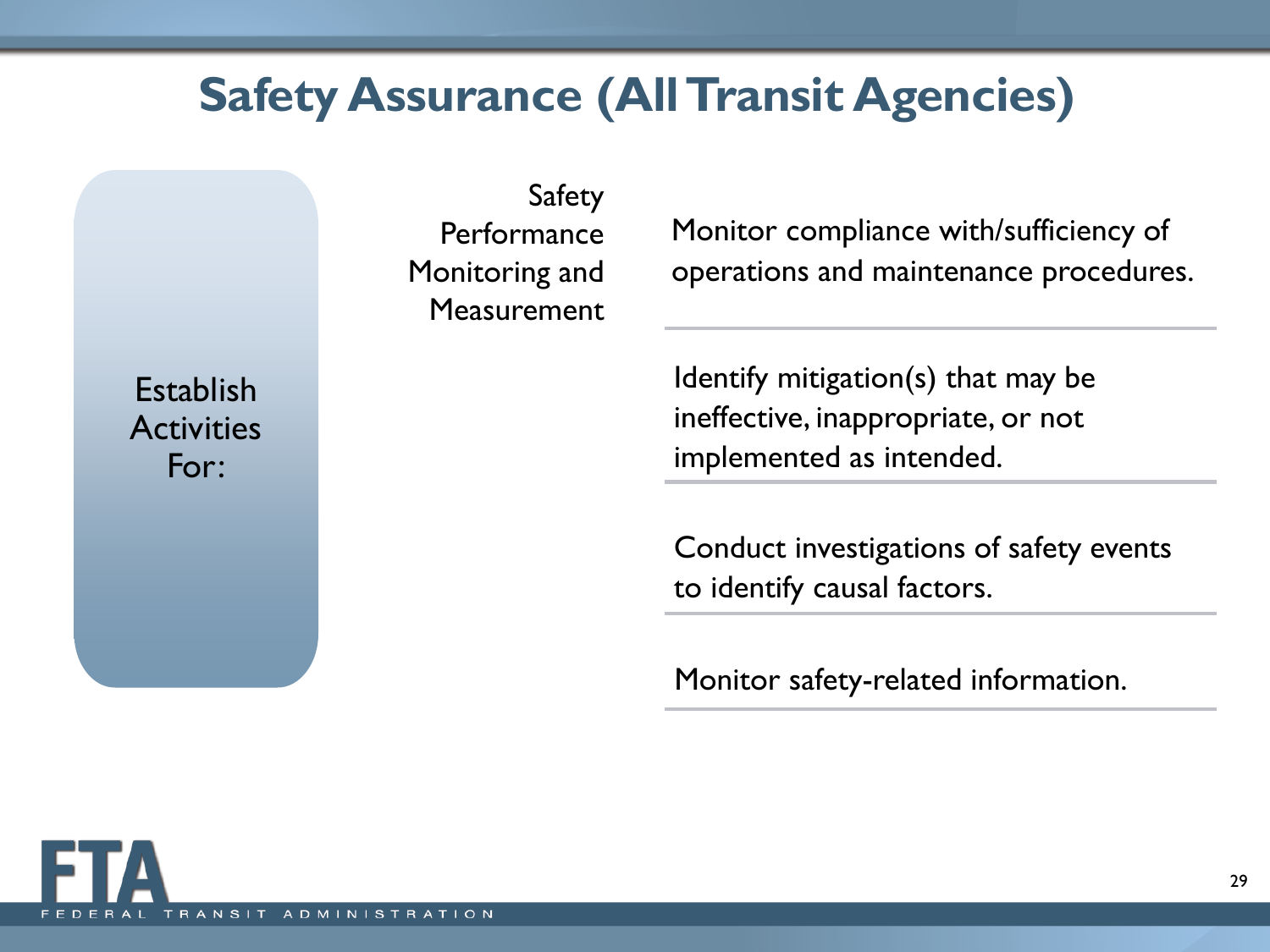## **Safety Assurance (Rail/Large Bus Systems Only)**

Management of **Change** 

Identify and assess changes that may introduce new hazards or impact safety performance.

Establish Activities For:

Improvement

Assess safety performance Continuous and correct safety deficiencies.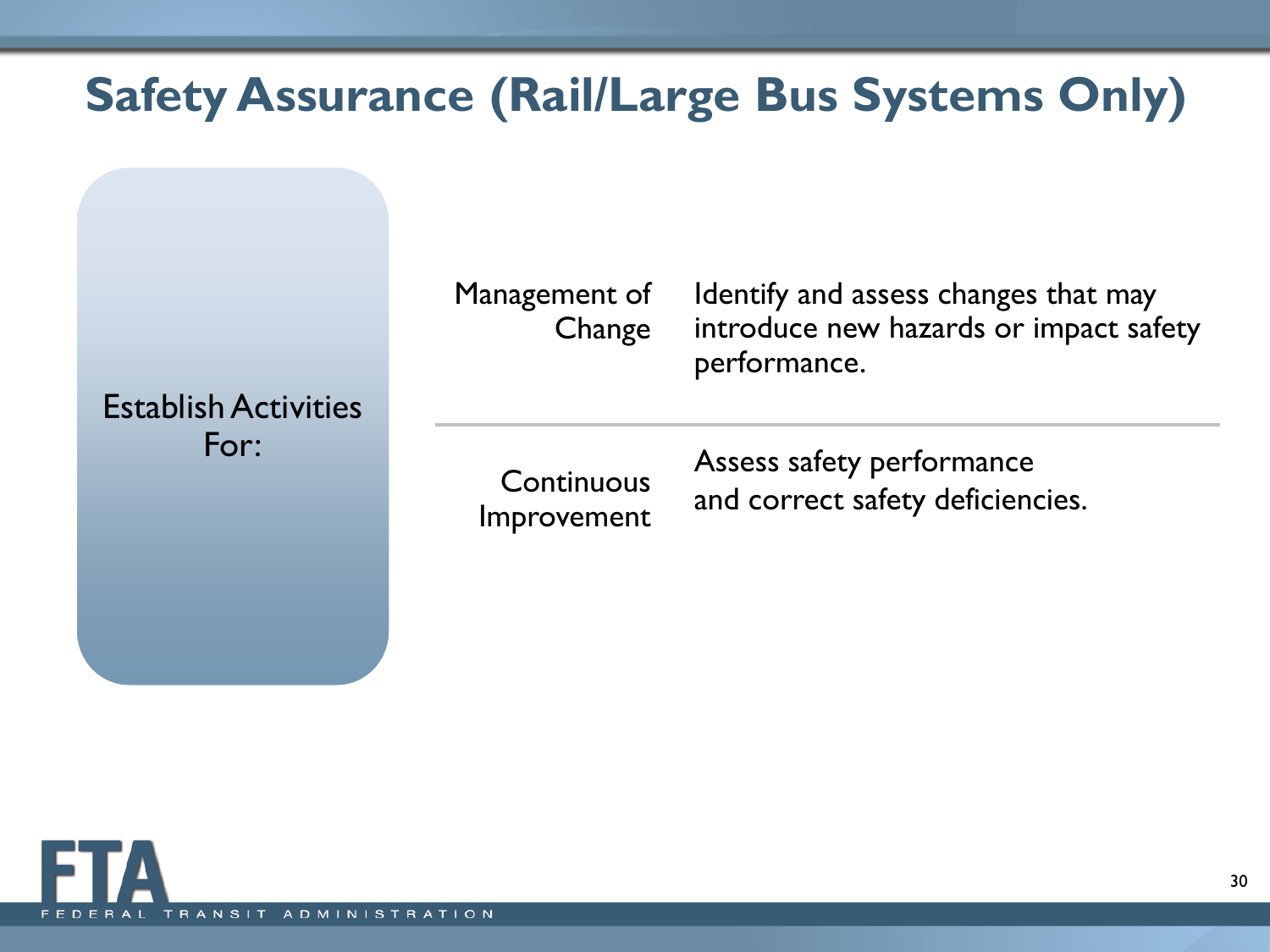### **Safety Promotion**

### Elements:

Comprehensive safety training program for agency employees/contractors directly responsible for safety.

Communicate an agency's safety performance throughout the organization.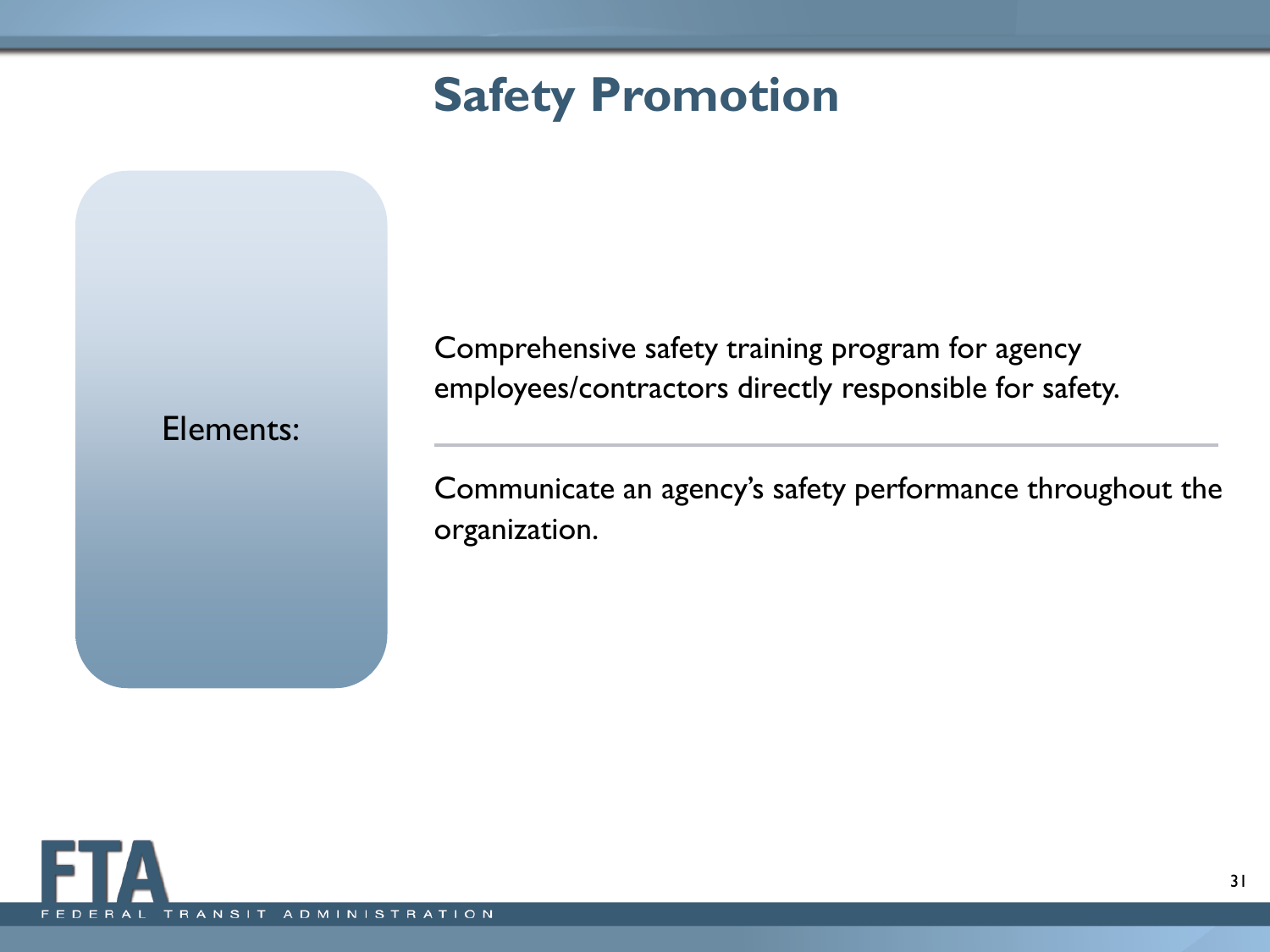### **How is PTASP Different from SSPP?**

| <b>SSPP</b>                                                                                      | <b>PTASP</b>                                                                                                                                                                                                                                                                                                                                                                                           |
|--------------------------------------------------------------------------------------------------|--------------------------------------------------------------------------------------------------------------------------------------------------------------------------------------------------------------------------------------------------------------------------------------------------------------------------------------------------------------------------------------------------------|
| 21 fixed program elements                                                                        | SMS components are scalable and flexible.<br>Performance-based regulation.                                                                                                                                                                                                                                                                                                                             |
| Integrates risk management into<br>the overall system design and<br>engineering process          | Focuses on management of safety risk through all aspects of a transit<br>agency's operations by addressing hazards as a day-to-day operational<br>consideration.<br>Encourages a more integrated and multi-disciplinary approach to<br>identifying hazards and assessing safety risk.<br>Specifies management accountability for resource decisions to resolve<br>safety risk at all lifecycle stages. |
|                                                                                                  | Promotes the collection and analysis of information from the frontline,                                                                                                                                                                                                                                                                                                                                |
| Assumes that technical compliance<br>with engineered solutions will<br>result in safe operations | supervisors, automated systems, customers, audits of normal operations,<br>and other activities to help the rail transit agency:<br>identify changes from the safety baseline,<br>$\vert$ )<br>evaluate and mitigate associated safety risks, and<br>2)<br>3)<br>regularly monitor the effectiveness of safety risk mitigations.                                                                       |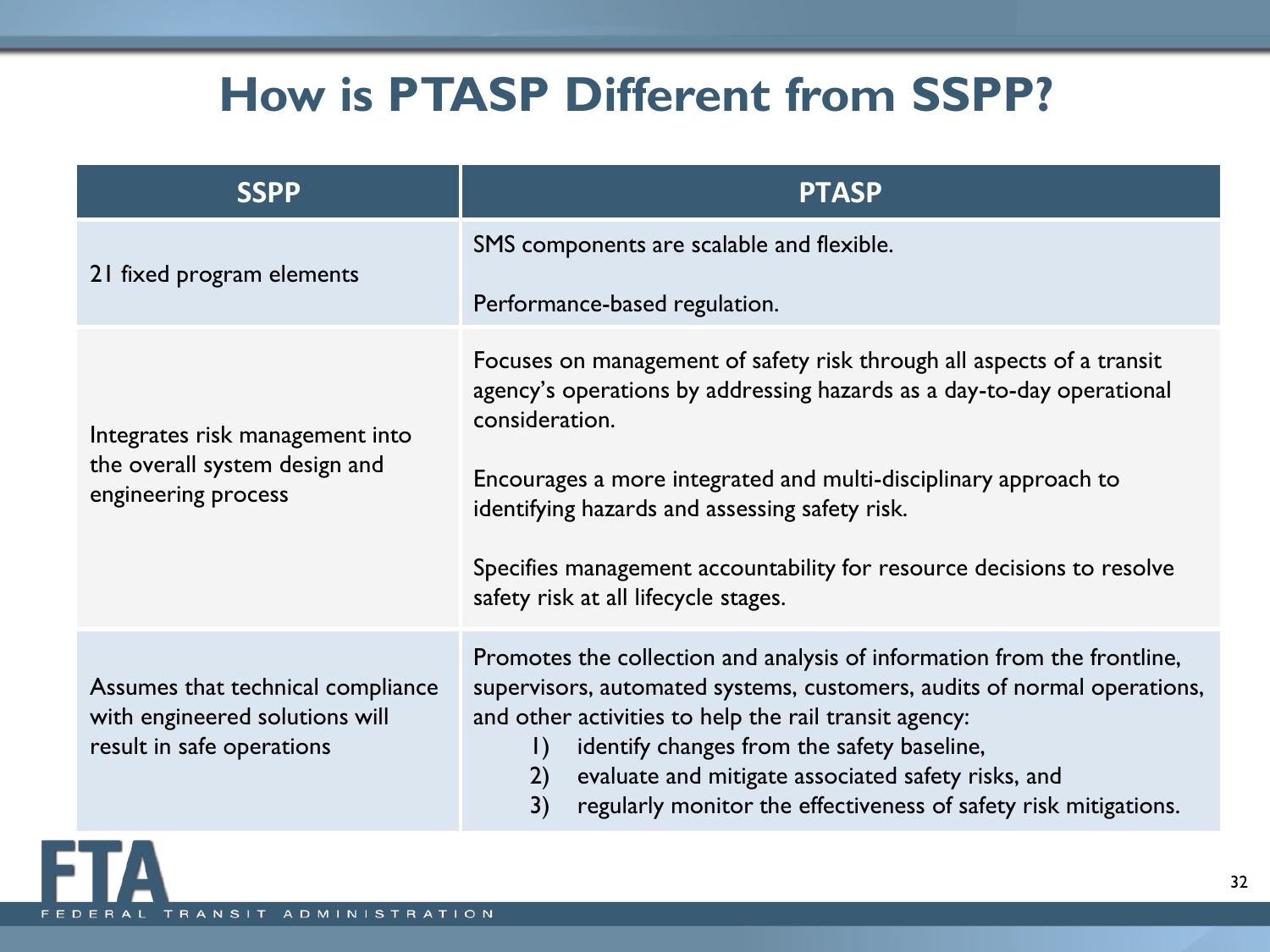### **PTASP Effective Date**

The rule is effective on **July 19, 2019**. Transit agencies must develop, certify, and implement an agency safety plan by **July 20, 2020.**

**Please do not wait to begin development of your agency safety plan. FTA cannot waive or extend the compliance deadline.** 

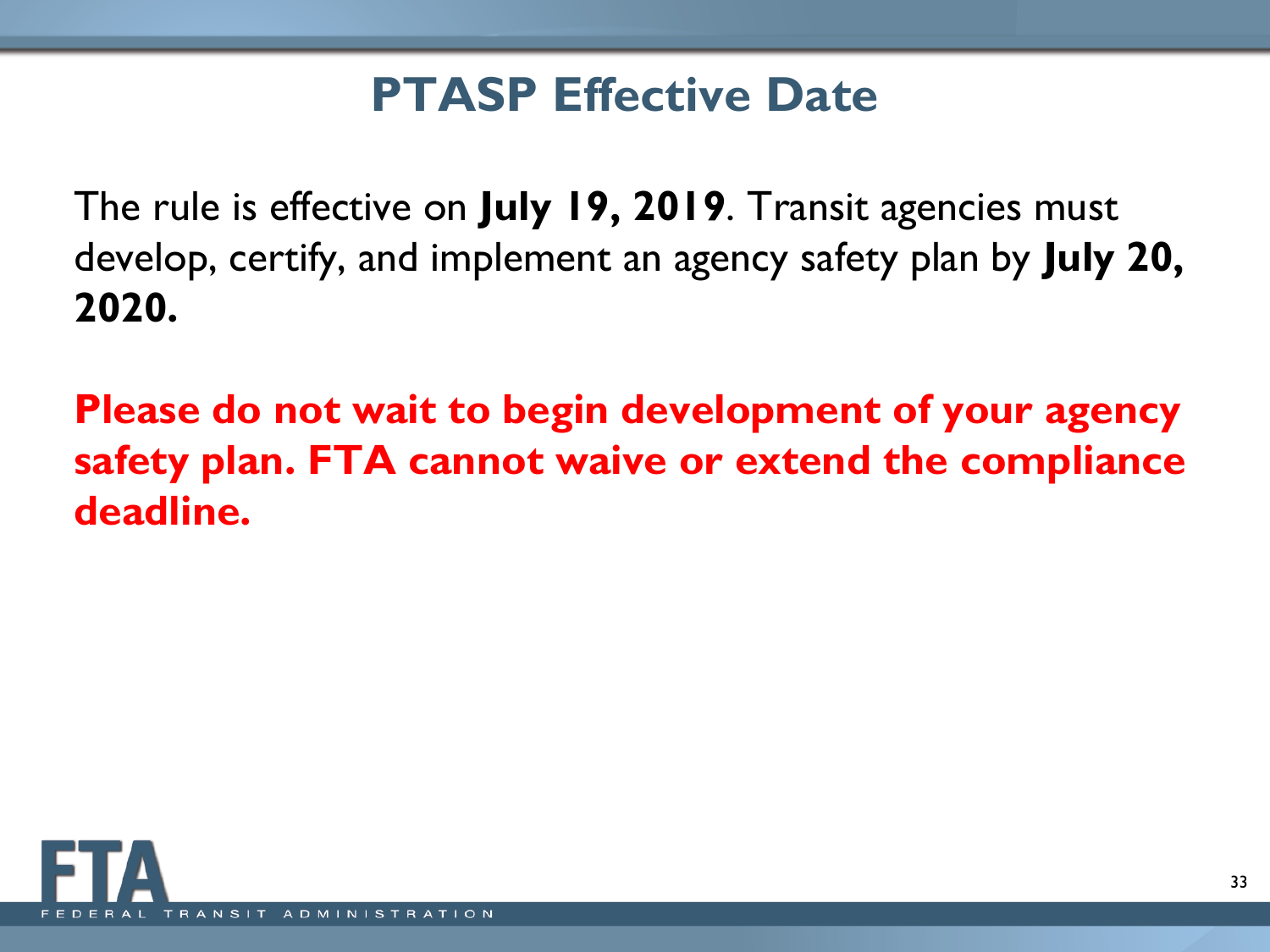## **Outreach and Technical Assistance**

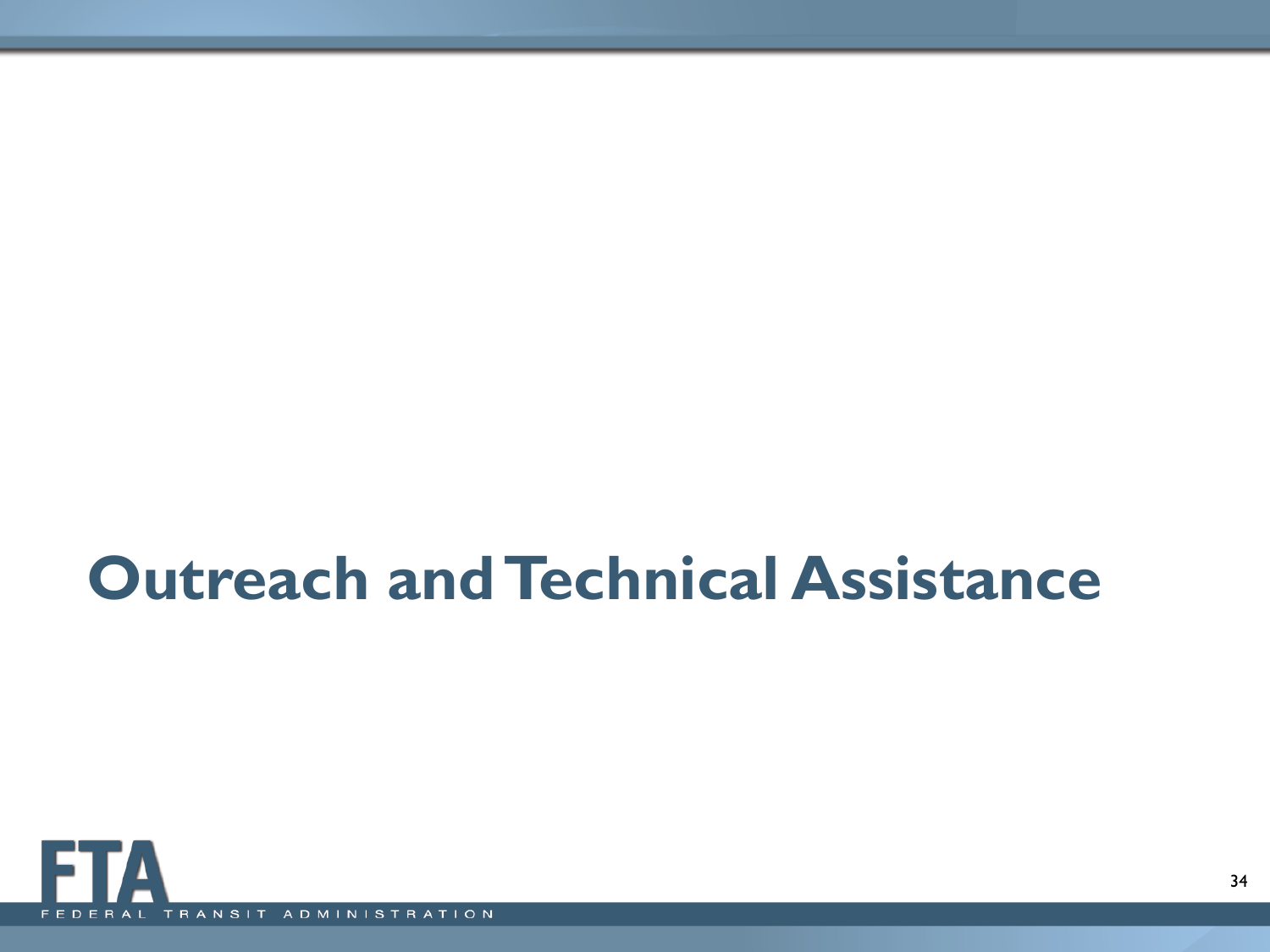### **FTA Technical Assistance**

To assist with the implementation of these final rules and to reduce administrative and financial burdens, FTA is publishing templates, guidance and technical assistance, including:

- Rail (forthcoming) o SSPP to PTASP Roadmap
	- **Rail Guidance**
- Bus
	- **[PTASP Template](https://www.transit.dot.gov/regulations-and-guidance/safety/public-transportation-agency-safety-program/ptasp-template-bus-0)**
	- o [Bus Guidance](https://www.transit.dot.gov/regulations-and-guidance/safety/public-transportation-agency-safety-program/ptasp-template-bus-0)



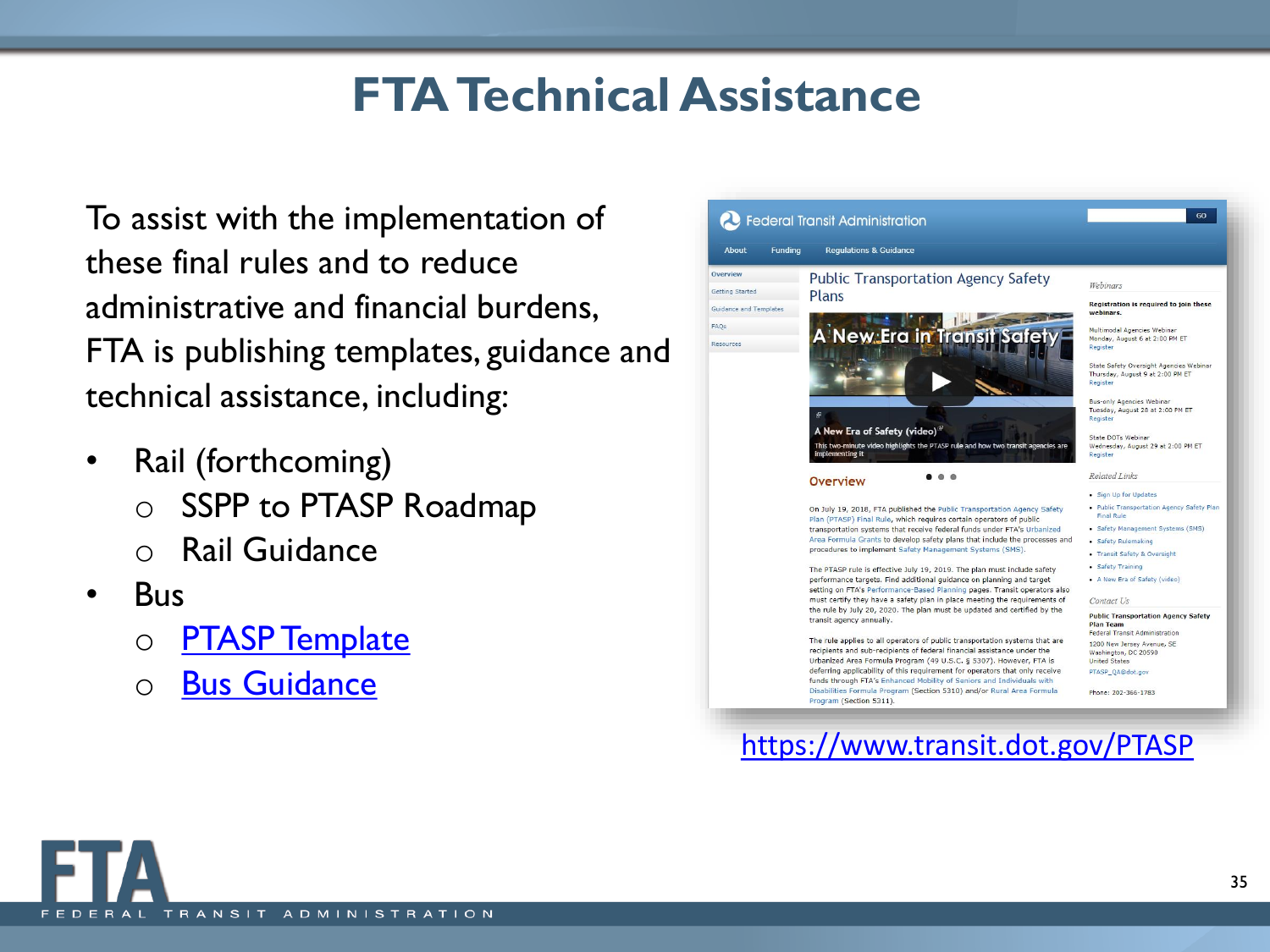## **Upcoming Webinars**

| <b>Webinars</b>                                                                         | <b>Dates</b>                                                                                                                                                                                                          |
|-----------------------------------------------------------------------------------------|-----------------------------------------------------------------------------------------------------------------------------------------------------------------------------------------------------------------------|
| <b>Public Transportation Agency Safety Plan</b><br><b>Final Rule</b>                    | Rail-Only Agencies   Register<br>Thursday, September 6 at 2:00 PM ET<br>State DOTs   Register<br>Wednesday, September 12 at 2:00 PM ET<br><b>Bus-only Agencies   Register</b><br>Thursday, September 13 at 2:00 PM ET |
| <b>Public Transportation Safety Certification Training</b><br><b>Program Final Rule</b> | Tuesday, September 18 at 2:00 PM ET   Register                                                                                                                                                                        |